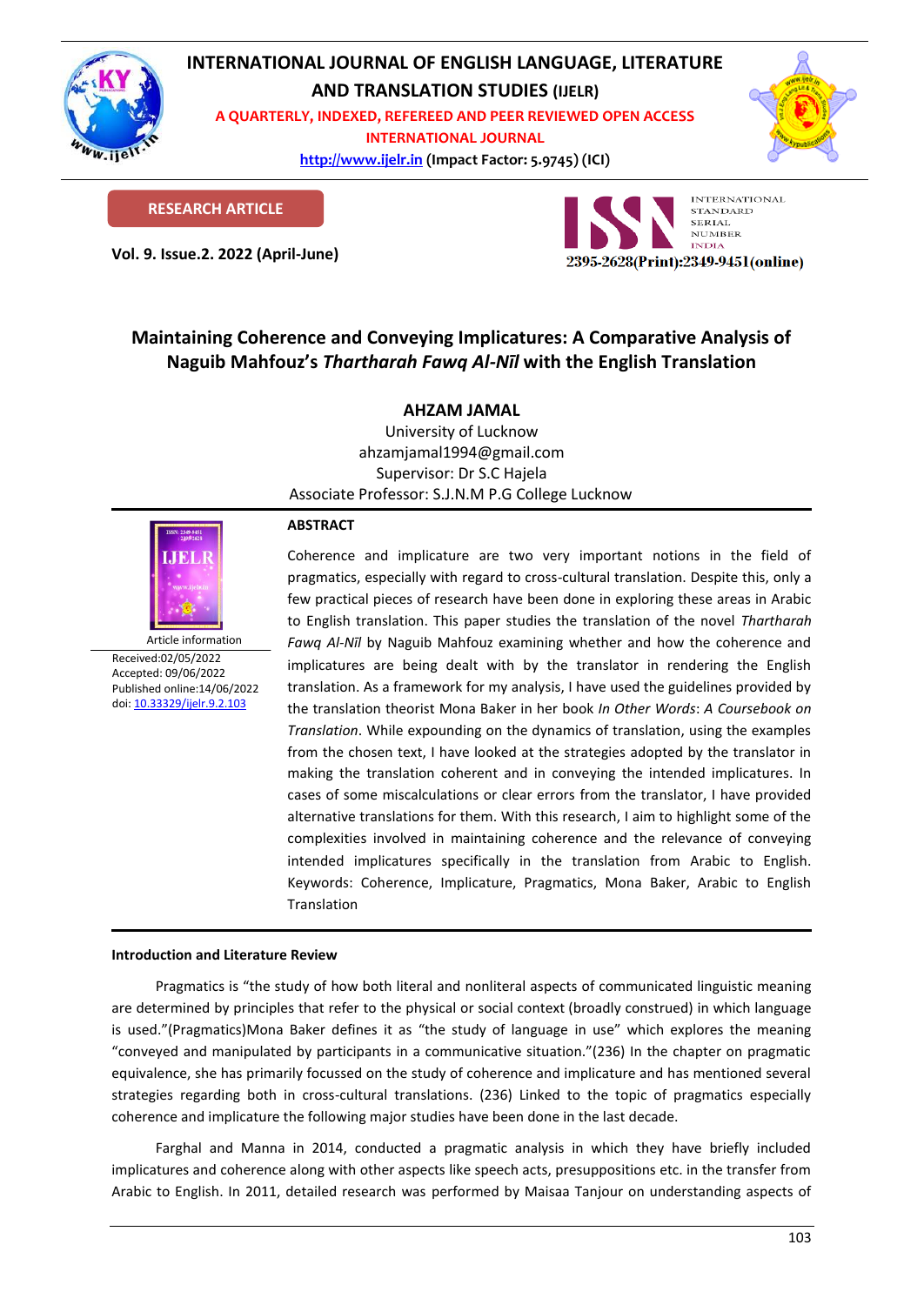cultural differences and problems related to coherence in the translation from English to Arabic. Also, linking coherence and cohesion, Mohammad Farghal in 2017, conducted a study exploring the textual aspects of Arabic/English translation. In the same year, the issue of implicature in English/Arabic translation was dealt with by Muna Ahmad, however, the study was undetailed and the researcher linked the topic to the skopos theory.

This research is specific and detailed as it works within two topics in pragmatics primarily linked to each other i.e., coherence and implicature within the framework provided by the translation theorist Mona Baker while also making a few associations to Grice's Co-operative Principle. With several examples and comparative analysis, the goal here is not just to show the translation problems but to also provide a detailed account of the translation process and elucidate the steps taken by the translator in maintaining coherence and transferring implicatures with necessary alternatives and corrections in Arabic/ English translation.

#### **Coherence and Implicature**

"Coherence of a text is a result of the interaction between knowledge presented in the text and the reader's own knowledge and experience of the world the latter being influenced by a variety of factors such as age, sex, race, nationality, education, occupation, and political and religious affiliations." (Baker 237) Thus the reader's "cultural and intellectual background" play a direct role in his/her finding the text coherent or not. (239) An emphasis on the context and the reader's background knowledge doesn't mean that linguistic information is of no use in the discussion rather it's the building block from which all further meanings and connotations originate. (222) Coherence is a very complex and problematic aspect and to maintain it in translations, the translator has to meticulously consider the background knowledge of the target readers, their expectations, and what they deem as appropriate or inappropriate at both "linguistic and non-linguistic" levels. (237, 267)

In her discussion on coherence, Baker talks about Charolle's categorization of two types of coherence namely supplemental and explanatory. (240) Supplemental coherence establishes a "continuity of senses" without justifying the underlying relation while the explanatory coherence along with establishing this continuity also provides a justification for it. (240) It is in the discussion of explanatory coherence that the concept of implicature emerges which deals with the question of how in a specific situation "we come to understand more than what is actually said."(240) A language has specific tools within it like idioms using which it can relate more than the literal meaning of the utterance but implicature is not related to non-literal meaning in this regard rather it deals with finding the hidden in a conversation from a contextual perspective. (240) The following conversation exchange between the imaginary participants A and B, provided by Baker will help to explicate the matter:

"A: Shall we go for a walk?

B: It's raining." (240)

Depending on the context, the statement of the participant B can be interpreted differently concerning what has been uttered previously by A. We can argue that B said the statement as a case for not going out for a walk or for taking an umbrella or for some other reason valid in the contextual sphere of both participants. (240, 241) The job of the translator here is to find the exact hidden reason and based on that, render the response which maintains the coherence of the discourse. (Al-Shawi and Tengku Mahadi 66)

However, this problem becomes more complex when an utterance can give rise to multiple implicatures. (Baker 244). In this case, an extra amount of caution is needed from the translator to filter "the" intended implicature out of the unintended ones.

Paul Grice's theory can be of help in determining the correct implicatures in a context, in which he argues that a speaker can suggest "an implied meaning conventionally or non- conventionally."(241)Conventionally it is done using cohesive devices and grammatical structure of the utterance and non-conventionally it can be done with the help of the Co-operative Principle. (241) This Co-operative Principle has certain maxims of quality, quantity, relevance, and manner which the participants in a conversation generally observe as they try to be "informative, truthful, relevant and clear." (Nordquist) These maxims, however, were provided by Grice for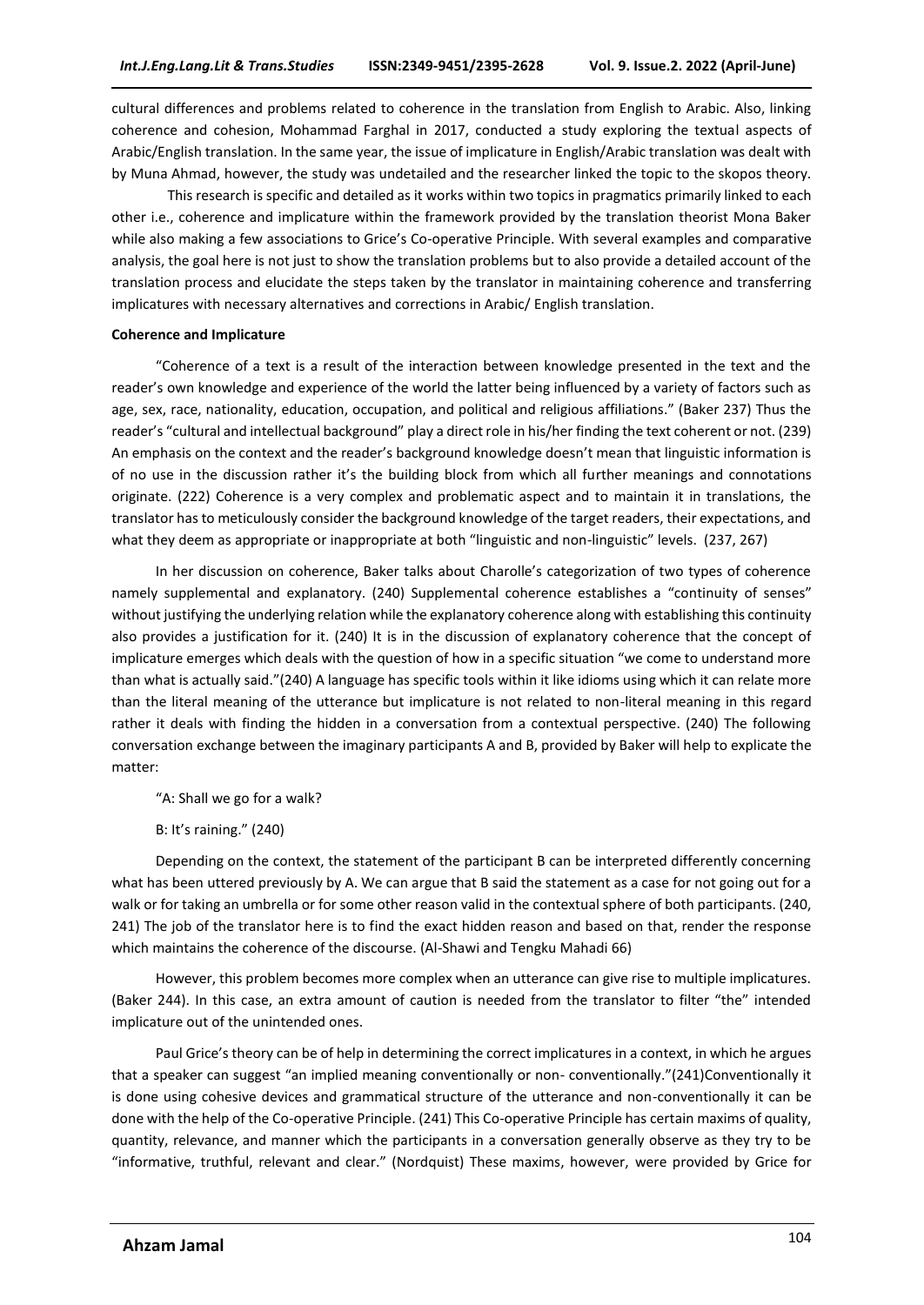English conversations and may or may not be applied to Arabic conversations in certain cases. (Baker 250) General guidelines and Translation Strategies

Apart from listing certain primary issues that the translator needs to pay attention to, in dealing with coherence and implicature in a cross-cultural translation, Baker has pointed out several strategies that can be used to resolve them. They are:

- 1) The translator needs to "identify references" which can be of anything like a name, type of food, product, or anything that is founded in the source text culture and language and translate it effectively with the limitations of the target culture and language. (247) To deal with culture-specific references the translator can find a word or expression of the target text language which can have a similar impact on target text readers or can paraphrase it or provide its explanation with a footnote. (30) The preference of one technique over the other is done keeping in mind the context and the stylistic aspect of the text. (40) If none of these techniques is valid for a context then the use of omission can be done for that reference if it deals with information that is not that relevant. (43)
- 2) The translator can use Grice's Co-operative Principle for finding the intended implicatures and eliminating the unintended ones in a conversation. (242)
- 3) Keeping in mind the context and the "linguistic conventions" of the target text "community in general" can help the translator to deal with the issue of the reader's expectations. (254) However, this adherence to the reader's expectations is not something absolute and can be compromised especially if the context motivates the translator to transfer "a feature of the source text itself." (265) The Analysis

1) و رق أ**ميرالمؤمنين** حتي صار أصفي من الهواء …. ( محفوظ 33 ) ي

**Translation: The Caliph**, **the Commander of the Faithful**, became finer and finer until he was more transparent than the wind. (Mahfouz 33)

The title "Caliph" doesn't appear along with the phrase "the Commander of the Faithful" in the literal translation of the Arabic text which wouldn't create a problem of recognition or association for the average Arab readers as they have been associating the two terms almost since the beginning of Islam. The second Caliph named Umar was the first one to be given this title in this context. (Sallabi 228) However, an average English reader wouldn't be aware of this usage and connection which are deeply rooted in the Islamic faith and culture. The translator comprehending this gap has added the word "Caliph" in association with the phrase in the translation. Even though this addition reduces some ambiguity from the translation, the translation still keeps the phrase "the Commander of the Faithful" which is not relevant here and can create a few ambiguities by triggering certain unintended implicatures. While adhering to Grice's maxim of relevance and quantity a more effective translation here could be produced by omitting the whole phrase from the sentence.

(2) قال أنيس لنفسه كل ش<sub>ك</sub>ئ يستقر في جوف الجوزة ثم يتبخردخانا **كالملوخية** التي طبخها عم عبده. (محفوظ 55 ) į ي

**Translation:** And Anis said to himself: All these things lie in the bowl of the pipe, to go up in smoke, like the **vegetable dish, mulukhiya**, which Amm Abduh cooked for lunch that day. (Mahfouz 59)

The literal translation, in this case, would only contain the name 'mulukhiya' without further specifications and descriptions of any kind. Thus, a lot of obscurity in the example can exist primarily because of the unknown reference mulukhiya and secondarily because of its relevance with what is said before it in the sentence. With regards to references, Baker tells us that identifying them is merely one aspect of it and for a coherent text, after the success in identification the translator needs to produce equivalent implicatures emerging from them. (232) The dish mulukhiya is "the national dish of Egypt, a soup made by cooking a large amount of finely chopped jute, which is a green leaf vegetable with a distinctively bitter flavor." (Mulukhiyah) The ambiguity regarding the identity of the reference has been removed by the translator with the addition of "vegetable dish" before the term mulukhiya. A more specific way of doing this could be by the usage of "vegetable soup" before the noun "mulukhiya" which would also limit the nature of the dish.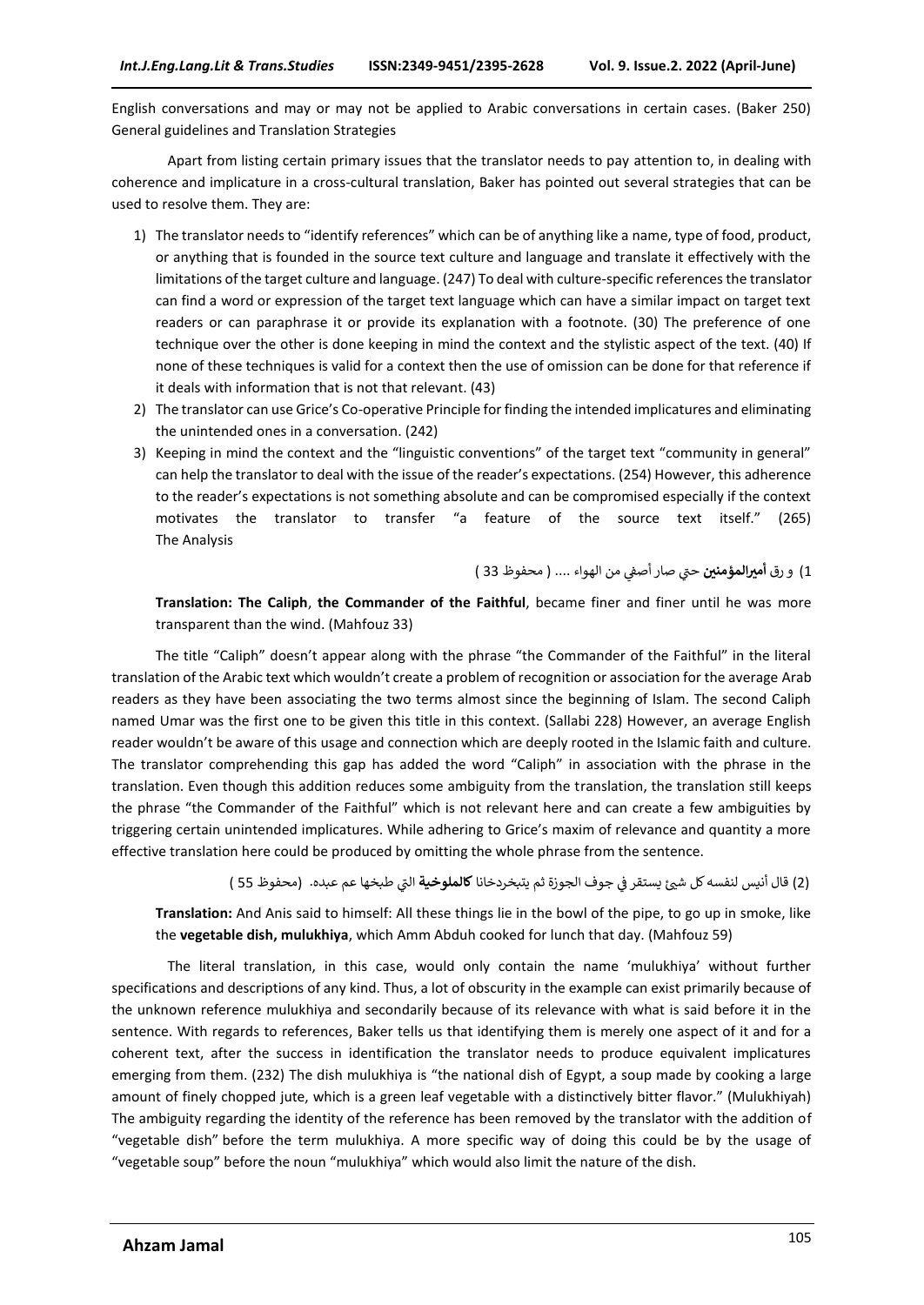However, the question that remains unanswered in the translation is: Why did the author mention mulukhiya in this context? If this issue is not resolved, the right intended implicatures can't be triggered in the mind of the reader and the coherence can't be maintained. The answer to the question is drawn from the way this famous dish is cooked wherein the dried and chopped mulukhiya leaves are boiled in broth with large chunks of some kind of meat and the cooking process releases smoke from the mixed ingredients of the bowl, the same way as it rises from the substances put in a smoking pipe. (Mulukhiyah). An alternative translation that can convey this intended implicature while also adhering to the maxim of the relevance of Grice is: "And Anis said to himself, all these things lie in the bowl of the pipe, and they rise like smoke just as it rises in cooking the vegetable soup, mulukhiya**,** that Amm Abduh made for lunch."

3 ) سكت كل ش<sub>عاً</sub> إلا ا**لقرقرة**. (محفوظ 55 )

#### **Translation:** Everything was silent, save **the bubbling of the pipe**. (Mahfouz 58)

This example deals with how the background information presented in the text before can be useful in providing the intended implicatures and maintaining the coherence. A reader finds coherence in a text "by relating it to what s/he already know or to a familiar world whether this world is real or fictional." (Baker 238) The Arabic word قرقرة with the article ال can be literally translated to "the bubbling." The noun قرقرة in the novel has already been collocated with the noun الجوزة before its usage here and thus the ambiguity is less when only قرقرة is mentioned in the Arabic version. In the translation, however, the word "bubbling" has not been collocated with "a pipe" before this usage, thus the literal translation if maintained can give rise to other unintended implicatures. One of the unintended implicatures that can emerge, is from the setting of the conversation, which is a houseboat on the river Nile, the water of which can also "bubble" in the English language. Thus, the addition of the prepositional phrase "of the pipe" in the end by the translator removes the scope of this implicature making the text clearer and coherent.

4) فأجاب عنه مستفي راشد: لقد **طعن في السن** لدرجة تجعله فوق القانون ! (محفوظ 116 ) **ي** 

**Translation**: Mustafa replied for him. "He's so **long in the tooth**," he said, "that he is above the law." (Mahfouz 126)

A decontextualized translation of the Arabic expression السن ف طعن is 'very old' which, if used here, would ي į capture the meaning of the utterance but would fail to acknowledge the emotions and tone behind the usage in the specific context. (Wehr 560) The tone used in the source text is humorous which arises from the context, where a newly added girl in the group of friends asks surprisingly about the old manservant of theirs who works as a pimp and a drug supplier for them and is fearless and indifferent to being caught by the police while engaging in these illegal activities. (Mahfouz 126) The literal usage misses the humour and the unkindness in the tone of the reply along with marking it with some degree of formalness. Avoiding it, the translator has used the idiom "long in the tooth" to translate it which conveys the intended implicatures associated with the tone and mood in the context along with providing the meaning of "very old" in it. (Long)

5) فقال مصطفي راشد **محركا تفاحة آدم :** .... (محفوظ 19 ) ֦֧֦֧֦֧֦֧֦֧֦֧֦֧֦֧֦֧֦֧֦֧֦֧֦֧֦֧֦֧֜֜֜֜֜֞֡֡֬֜֜֞

#### **Translation:** Mustafa Rashid **cleared his throat**. And what's more," he said, … all." (Mahfouz 18)

The Arabic phrase آدم تفاحة محركا would literally be translated as "moving Adam's apple" which is against the target reader's language expectations and if used can obscure the meaning giving rise to multiple unintended implicatures. The translator has accordingly used the intended meaning of "clearing the throat" and has maintained the coherence of the text by swaying away from the literal usage.

6 ) لنحمد الله علي أنه في أرذل العمر .... (محفوظ 20 ) į

**Translation:** "We should thank God that he's **past his prime**," added Mustafa Rashid. (Mahfouz 19)

The context behind the Arabic text here is that a group of drugged young people are having a friendly banter in which they are talking about their servant who is extremely old but has a huge built and a muscular form to him. (19) They are aiming to convey that if this mighty muscular man would have been younger, the girls would have preferred him instead of them because of his impressive build. The literal translation of the phrase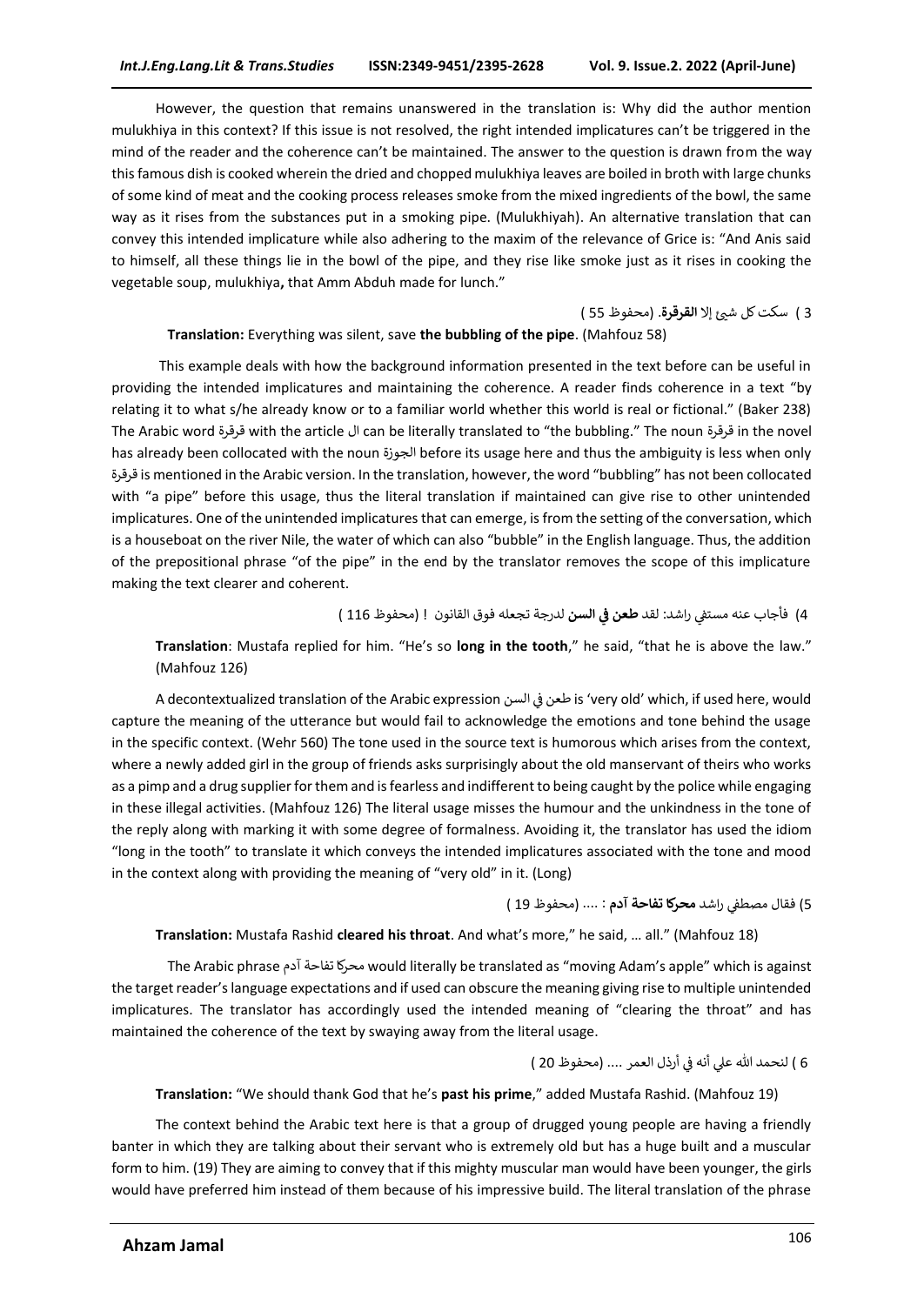العمر أرذل in the English language can be "most decrepit old age" which, if used, would provide the meaning in a restricted sense and would leave some space of ambiguity regarding the intended implicature which is linked to the tone and context of the communication affecting the overall coherence of the text. (Al-Mehri 221) The translator has appropriately understood the context and tone of the discourse and has used "past his prime" instead of the literal usage which transfers the tone with the due consideration of the overall message, with the language fitting into the register of friendly banter between the participants.

7( فتأوه أنيس**: هللا** ! (محفوظ 28 (

#### **Translation: Marvelous**, cried Anis. (Mahfouz 28)

Both English and Arabic have unique ways of expressing different speech acts in a discourse. (Farghal 94) The usage of the word هللا in the source text is done to depict the amazement and adoration that the speaker feels towards the reply of the addressed individual, as in the Arabic language and culture this word can, in several contexts be used to depict just that. The literal translation of the word هللا is "God" and its usage here could have created a lot of vagueness in the meaning by producing multiple unintended implicatures in the minds of target readers. In the English language also, the usages like "my God" and "oh my God" exist which can be used for expressing emotions of amazement and surprise. (Oh My God)

However, these usages can be used for expressing other emotions too, like anger and disbelief where the tone of the speaker helps to convey the exact meaning. In rendering the translation, the translator has, for this reason, avoided this equivalent and has used the word "marvelous" which maintains the coherence in the message by conveying the appropriate intended implicature for the context.

8) أتسخر مني يا أستاذ رجب؟! **معاذ ألل**ه .... (محفوظ 49 ) ي

#### **Translation:** Are you making fun of me, Ragab?" "**Oh, I wouldn't dream of it**!..." (Mahfouz 51)

The context here presents some friends having a light conversation while smoking a pipe. (51) The Arabic expression أهلل معاذ can be literally translated as "God forbid" and is used in the text to demonstrate an emphatic reaction against the utterance spoken by the first speaker. (Wehr 656) However, the literal translation would contradict the reader's expectations at multiple levels as they would find the religious language in this case as something strange when they relate it to the context, setting and the participants of the discourse. The translator has accordingly conveyed the intended implicature with the sentence "I wouldn't dream of it" which conveys the intended implicature and makes the text coherent. This translation agreeing with Grice's maxim of manner fulfils the target reader's expectations by considering the setting and tone used in the discourse.

9) **بالل**ه ردها إلي فلا وقت للكلام .(محفوظ 100 ) **Translation**: "**I beg you**, give it back to me-this is no time for talking!"(Mahfouz 110)

The conversation in the novel is between two young people in which a young girl is imploring the man Anis to return back her personal diary while he is refusing to do the same. (110) The Arabic phrase باهلل is an oath that is literally translated as "by God" while in this context, it adds to the utterance a tone of pleading with urgency. The usage "by God" coming in the literal translation would somewhat contradict the target reader's expectations with regards to the context, the participants involved in it and also regarding the language as the term has become old-fashioned in English. (By God)

Taking all of this into account the translator has transferred the intended implicature with the sentence "I beg you" which along with being contextually right, has in it the tone of pleading with urgency. An alternative translation that conveys the intended implicature along with transferring the religious tone of the Arabic can be done by using the English expression "for God's sake" instead. (Farghal and Almanna 98)

10) و يوما قال لي شيخ: "إنك تحب الإعتداء والله لا يحب المعتدين " .... ( محفوظ 72 )

**Translation:** One day the Sheikh said to me: "You love aggression, and God does not love the transgressors."(76) The Arabic sentence here contains an allusion to a verse of the Quran which is:

"و قاتلوا في سبيل الله الذين يقاتلونكم ولا تعتدوا إنّ الله لا يحب المعتدين. " (2:190) :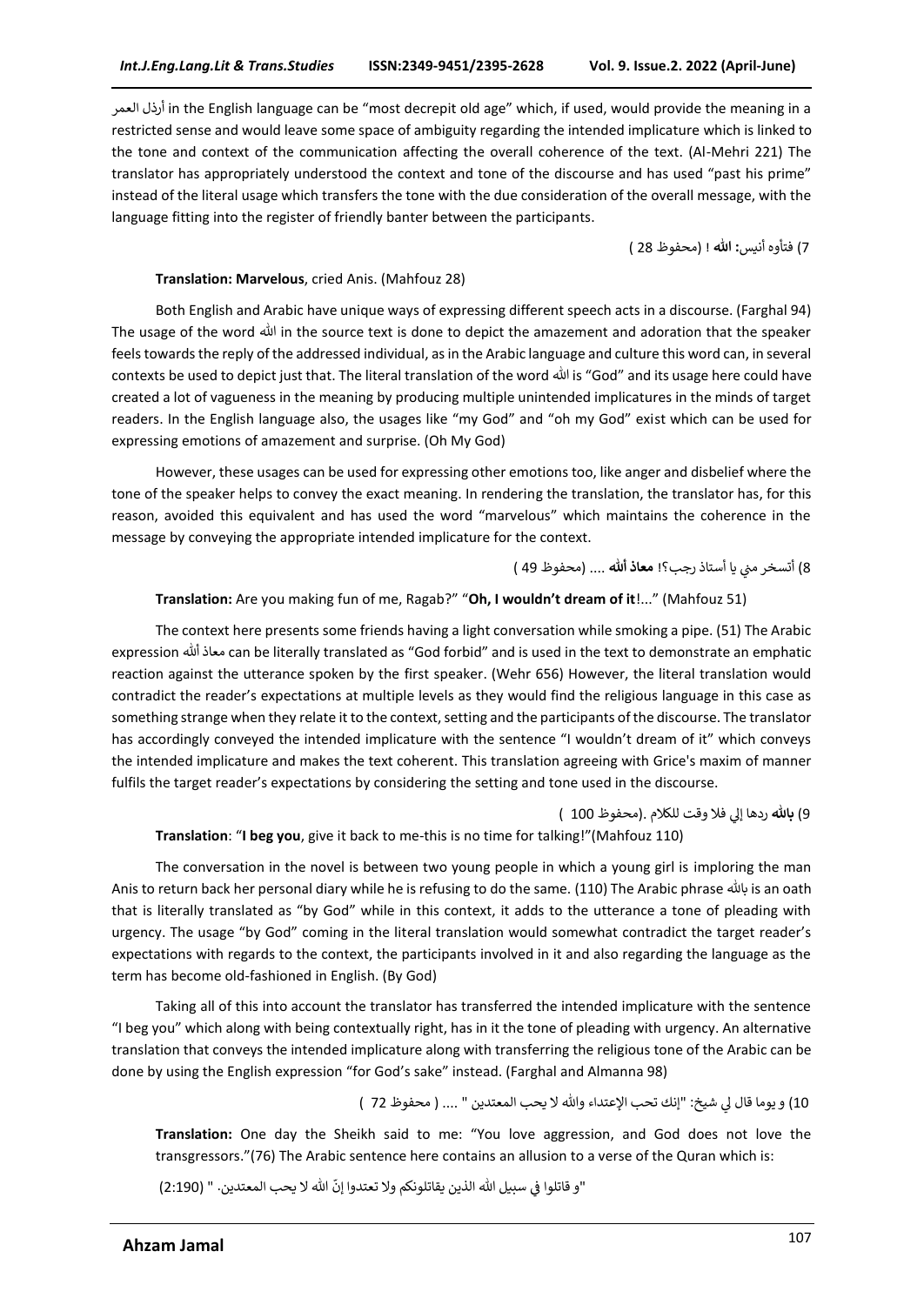**Translation:** "Fight in the cause of Allah those who fight you but do not transgress limits; for Allah loveth not transgressors." (The Holy Quran 133)

The general Arab reader can be safely assumed to be aware of this verse and this allusion. This background knowledge adds to the implied meaning in the context as with it, the message represents not just Sheikh's personal advice instead it shows, him reminding the man of what "God" had said. The translation provided didn't regard this allusion and transfers the sentence without relating it to the Qur'an thereby affecting the coherence of the text. An appropriate translation that would transfer this intended implicature can be: "One day the sheikh said to me: You love aggression and God says in the Quran that He doesn't love the transgressors."

11) و تذكر كيف أغرته بمغازلتها و كيف أبي **كيوسف** !( محفوظ 75 )

**Translation**: And he told them how she had tempted him with her wiles and how he refused "like **Joseph with Potiphar's wife**!" (Mahfouz 80)

In the literal translation of this sentence, the Arabic name يوسف would be rendered as "Yusuf" and there would be no mention of "Potiphar's wife" along with it.

However, this can obscure the contextual meaning at multiple levels. The first point of obscurity that can arise is with the identity of the name "Yusuf" and the second comes with the relevance of its usage in this context. The Arabic sentence contains an allusion to the story of prophet Yusuf as mentioned in the Quran wherein he rejected the temptations of the wife of al-'Azeez. (Al-Mehri 193) A similar story with the prophet named Joseph is found in Bible where he was tempted by Potiphar's wife and he stood his ground against her. (Chaignot) The translator has properly understood the religious connotations and has used an equivalent cultural reference by changing the Arabic name Yusuf to Joseph and also by the addition of Potiphar's wife. The addition of the phrase "Potiphar's wife" further removes ambiguity by eliminating the scope of other unintended implicatures from the sentence and telling the readers exactly which instance of Joseph's life is being talked about in this usage.

12) صعد الحاكم بأمر الله إلي قمة الجبل ليمارس أسراره العلوية و لم يعد حتي اليوم لم يعد … و غير بعيد أن يتجلي للمساطي

. )محفوظ 129 ( ف **ليلةنالقدرن** ي :

**Translation:** The Caliph al-Hakim went up on the mountain to practice his sublime secrets, and did not return…. He might yet appear to those who smoke the pipe on the **night that marks the Quran's revelation**. (Mahfouz 139)

The literal translation of the phrase القدر ليلة is "the Night of Decree." (Wehr 745)

This night has its origins rooted in the Islamic faith and is mentioned in the following verse of the Quran: "Indeed WE sent it[i.e. the Quran] down during the Night of Decree." (Al-Mehri 631) The target translation here needs to provide the readers with some background knowledge about this night and also the reason behind its usage specifically in the context, for the intended implicatures to be conveyed and the coherence to be maintained.

The translator has swayed from the literal translation and has provided a description of the night of decree by adding the description "that marks the Quran's revelation" after the noun "night" which gives target readers some background information about the night. But what is still missing from the translation is the reason behind the mention of this night in the context. The intended implicature with mentioning the night of decree in the source text is related to the "holiness" of the night as it is commonly acknowledged in the Islamic faith that this night is the holiest and most virtuous night in the whole year for Muslims. (Answer) This implicature can in this case be conveyed to some extent by the usage of the adjective "holy" before the noun "night." Even this addition wouldn't make it completely coherent because this night has wide connotations in Islamic culture but it can steer the target readers away from assuming some unintended implicatures.

13) و ظهر أم عبده مرة أخري و هو يقول: **وحّدوا الله! (محفوظ 149 )** 

**Translation**: Amm Abduh appeared again. "Well **praise the Lord**!" he said. (Mahfouz 160)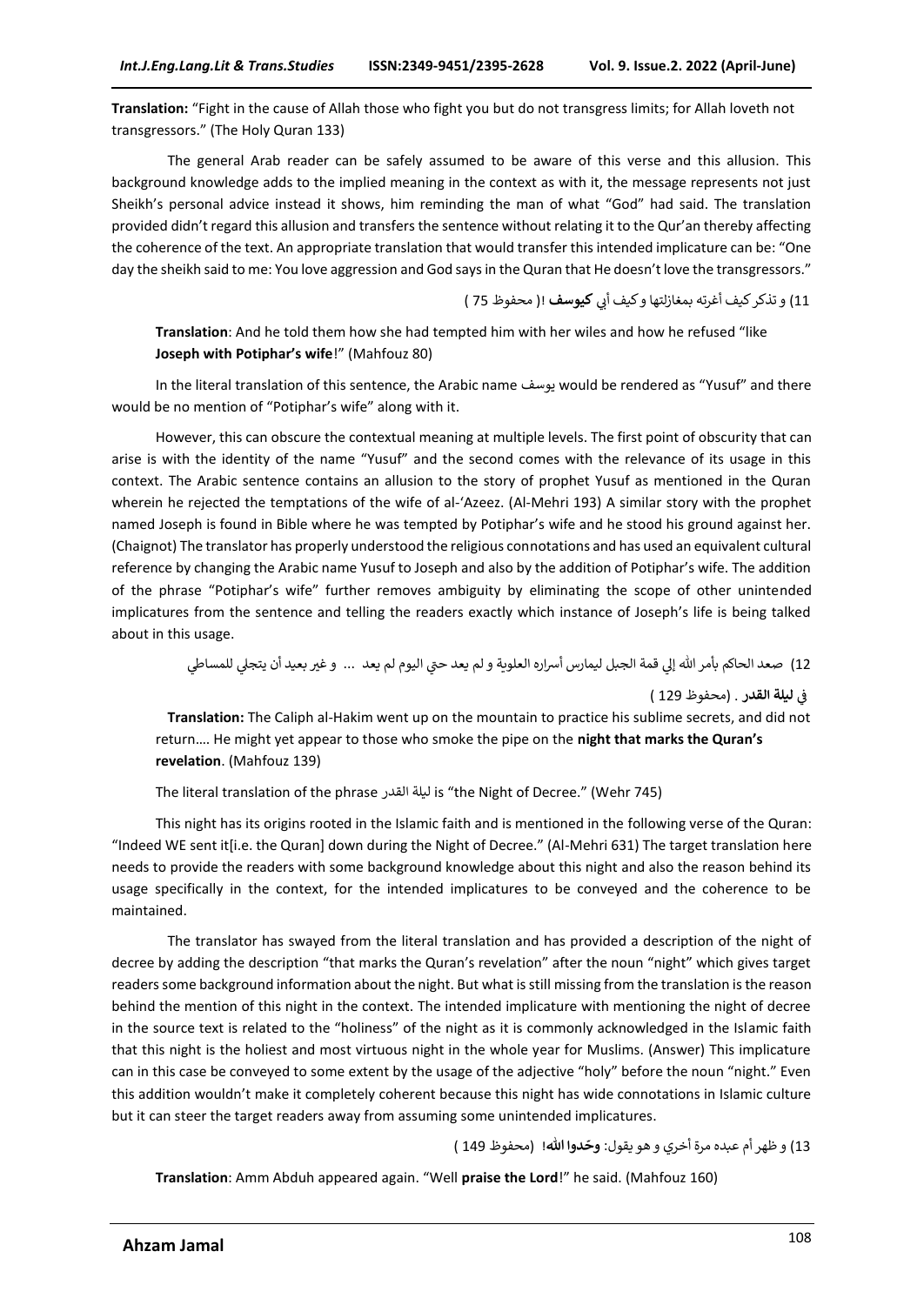The expression! هللا ا وحدو is literally translated as: "Believe in One God.!" However, it can be employed differently based on the context, for example, if a preacher is preaching Islam to the masses he can use it with the literal meaning while in case of crises, fights and chaos it is used to calm down the addressees. (Farghal and Almanna 98) The context here is that the servant Amm Abduh enters the room while the addressed people are involved in a bloody fight and he urges them to calm down using this expression. (Mahfouz 160) The translator has misunderstood it completely and has not even translated it with the literal meaning. This translation creates various unintended implicatures for the target reader and makes the text incoherent. An appropriate translation, in this case, could have been: "calm down for God's sake" or "for the love of God, please calm down," which would deliver the intended implicature along with the religious tone contained in the Arabic expression. (Farghal and Almanna 97)

#### **Conclusion**

"Coherence is a problematic and elusive notion because of the diversity of factors" involved in maintaining it "and the varying degree of importance which a particular factor can assume in a given context." (Baker 267) It along with implicature serve as foundations to an effective, functional translation from Arabic to English. In the introduction to this paper, I have mentioned the importance of the area of pragmatics in the field of cross-cultural translation specifically considering the aspects of coherence and implicature. When talking about coherence I have mentioned its connection with the notion of implicature. After that, I have presented a summarized account of the main translation guidelines and strategies mentioned by Baker to deal with coherence and implicature problems. With several detailed examples, I have illustrated various issues that can arise because of the difference in background knowledge (textual or outside the text), target reader's expectations, emotions and tones used in a conversation and have shown how the translator had weighed these aspects before coming to a translation we have before us. By presenting a stepwise analysis in several examples, I have also shed light on the choices available for the translators with regards to the two notions and how and why they should prefer one over the other.

This research would present to the reader the internal dynamics of the process of translation. By making the connection of Grice's maxims with the conveying of implicatures in several examples I intend to promote further research for finding a unique list of Co-operative Principle maxims for Arabic discourse, an area of studies already hinted at, by Baker. (251) In connection to this, I also hope that in the future, comparative research is done in dealing with coherence and implicature problems for different genres of Arabic literature simultaneously, which would highlight the differences in priorities, choices and procedures involved.

#### **Works Cited**

Al- Mehri, A.B, editor. The Qur'an: Saheeh International Translation. Maktabah Booksellers and Publishers, 2010. *Kalamullah*.

www.kalamullah.com/Books/Quran%20-%20Saheeh%20International%20Translation%20.pdf. PDF file

- Al- Shawi, Muna Ahmad, and Tengku Sepora Tengku Mahadi. "Challenging issues in Translating Conversational Implicature from English into Arabic." International Journal of Comparative Literature and Translation Studies, vol.5, no. 2, 2017, pp.65-76, doi: 10.7575/aiac.ijclts.v.5n.2p.65.
- Answer, Islam Question &. "The Virtue of the Last Ten Days of Ramadaan and Laylat Al- Qadr- Islam Question &. Answer." *RSS, 27 Apr. 2021*, [https://islamqa.info/en/articles/70/the-virtue-of-the-last-ten-days-of](https://islamqa.info/en/articles/70/the-virtue-of-the-last-ten-days-of-ramadaan-and-laylat-al-qadr)[ramadaan-and-laylat-al-qadr.](https://islamqa.info/en/articles/70/the-virtue-of-the-last-ten-days-of-ramadaan-and-laylat-al-qadr)
- Baker, Mona. *In Other Words: A Coursebook on Translation.* 3 rd ed., Routledge 2018
- Britannica, The Editors of Encyclopaedia. "pragmatics". Encyclopaedia Britannica, 18 May.2020, www.britannica.com/science/pragmatics.
- "By God." *Idoceonline*, Longman[, www.ldoceonline.com/dictionary/by-god.](http://www.ldoceonline.com/dictionary/by-god)